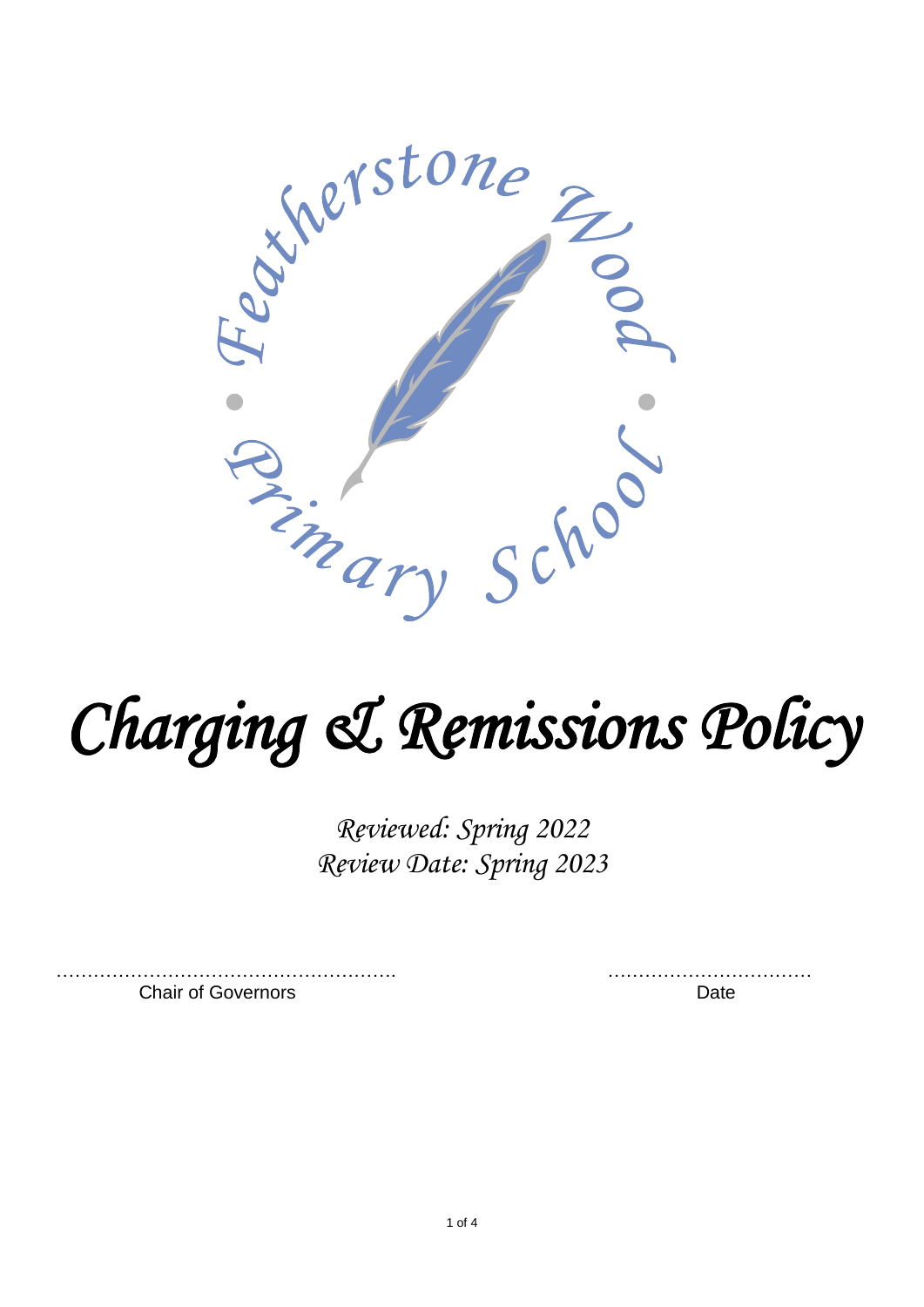## **Status**

**Statutory** 

## **Purpose**

At Featherstone Wood, we believe that every pupil is entitled to develop their full potential. Educational experiences are provided which not only develop pupil achievement but recognise individuality. Diversity is valued as a rich resource which supports the learning of all. We recognise a child's right to a broad, balanced, relevant and challenging curriculum which is appropriate to their individual abilities, talents and personal qualities. All our pupils should have an equal opportunity to benefit from school activities and visits (curricular and extra-curricular) independent of their parents' financial means. This charging and remissions policy describes how we will do our best to ensure a good range of visits and activities are offered and, at the same time, try to minimise the financial barriers which may prevent some pupils taking full advantage of the opportunities.

This policy is based on the model policy from 'The Key', which was last updated by them in December 2020.

## **1. Aims**

Featherstone Wood Primary School aims to:

- Have robust, clear processes in place for charging and remissions
- Clearly set out the types of activity that can be charged for and when charges will be made

## **2. Legislation and guidance**

This policy is based on advice from the Department for Education (DfE) on charging for school activities and the Education Act 1996, sections 449-462 of which set out the law on charging for school activities in maintained schools in England.

## **3. Definitions**

- Charge: a fee payable for specifically defined activities
- Remission: the cancellation of a charge which would normally be payable

## **4. Roles and responsibilities**

4.1 The governing board

- The governing board has overall responsibility for approving the charging and remissions policy, but can delegate this to a committee, an individual governor or the headteacher.
- The governing board also has overall responsibility for monitoring the implementation of this policy
- At Featherstone Wood Primary School, responsibility for approving the charging and remissions policy has been delegated to The Full Governing Body.

#### 4.2 The headteacher

The headteacher is responsible for ensuring staff are familiar with the charging and remissions policy, and that it is being applied consistently.

4.3 Staff School staff are responsible for:

- Implementing the charging and remissions policy consistently
- Notifying the headteacher of any specific circumstances which they are unsure about or where they are not certain if the policy applies The Senior Leadership Team will provide staff with appropriate training in relation the policy and its implementation.

#### 4.4 Parents

Parents are expected to notify staff or the headteacher of any concerns or queries regarding the charging and remissions policy.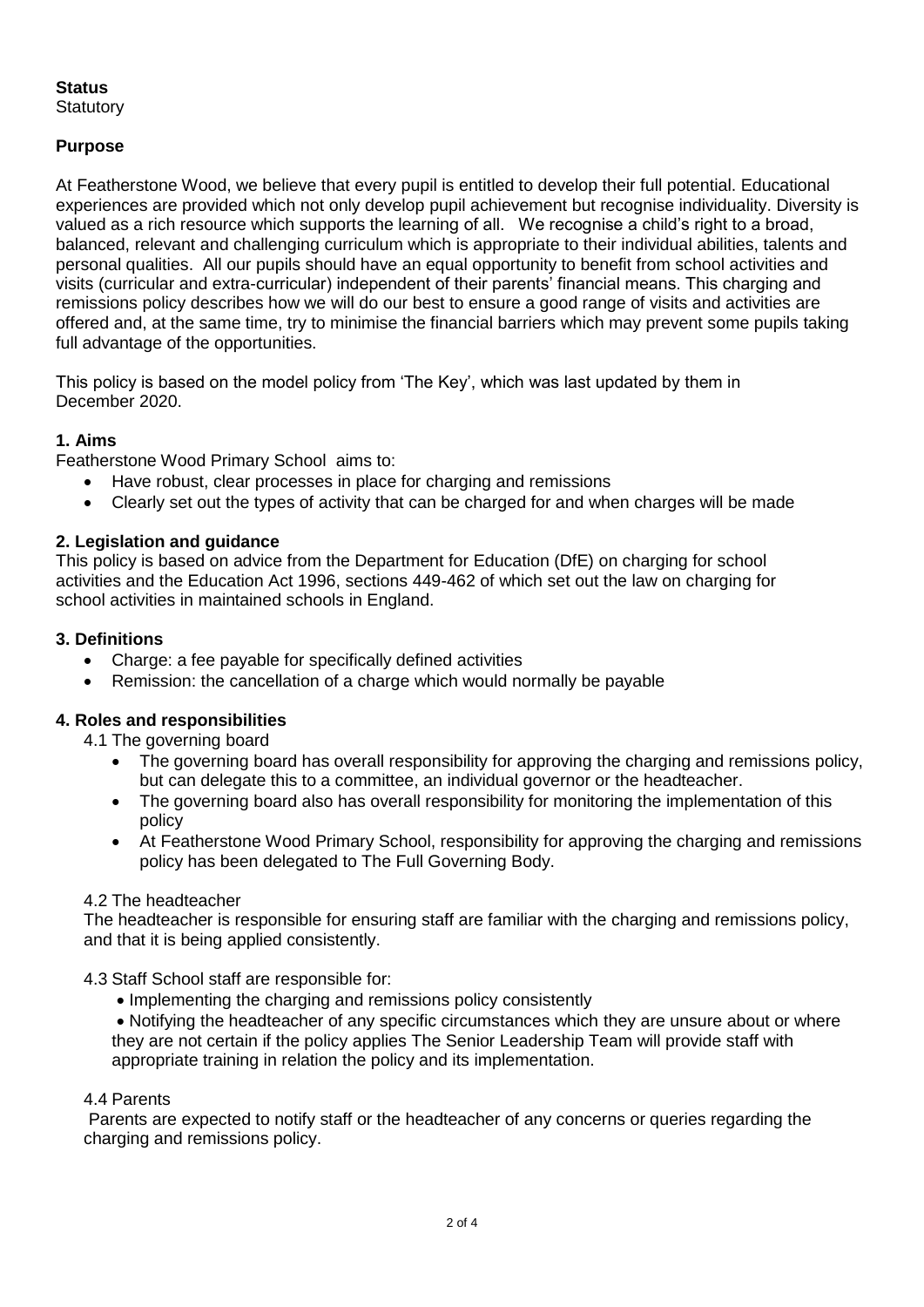#### **5. Where charges cannot be made**

The school **cannot** charge for:

#### 5.1 Education

- Admission applications
- Education provided during school hours (including the supply of any materials, books, instruments or other equipment)
- Education provided outside school hours if it is part of:
- $\Box$  The national curriculum
- $\Box$  A syllabus for a prescribed public examination that the pupil is being prepared for at the school
- Religious education
- Instrumental or vocal tuition, for pupils learning individually or in groups, unless the tuition is provided at the request of the pupil's parent
- Entry for a prescribed public examination if the pupil has been prepared for it at the **School**

#### **5.2 Transport**

- Transporting registered pupils to or from the school premises, where the local authority has a statutory obligation to provide transport
- Transporting registered pupils to other premises where the governing board or local authority has arranged for pupils to be educated
- Transport that enables a pupil to meet an examination requirement when he or she has been prepared for that examination at the school
- Transport provided in connection with an educational visit.

#### **5.3 Residential visits**

- Education provided on any visit that takes place during school hours
- Education provided on any visit that takes place outside school hours if it is part of:
- The national curriculum
- $\Box$  A syllabus for a prescribed public examination that the pupil is being prepared for at the school
- Religious education
- Supply teachers to cover for those teachers who are absent from school accompanying pupils on a residential visit

#### **6. Where charges can be made**

The school can charge for:

#### **6.1 Education**

- Any materials, books, instruments or equipment, where the child's parent wishes him or her to own them
- Optional extras (see below)
- Music and vocal tuition, in limited circumstances
- Certain early years provision
- Community facilities

#### **6.2 Optional extras**

 The school is able to charge for activities known as 'optional extras'. In these cases, the school can charge for providing materials, books, instruments or equipment.

#### **The following are optional extras:**

- Education provided outside of school time that is not part of:
- $\Box$  The national curriculum
- $\Box$  A syllabus for a prescribed public examination that the pupil is being prepared for at the school
- Religious education
- Examination entry fee(s) if the registered pupil has not been prepared for the examination(s) at the school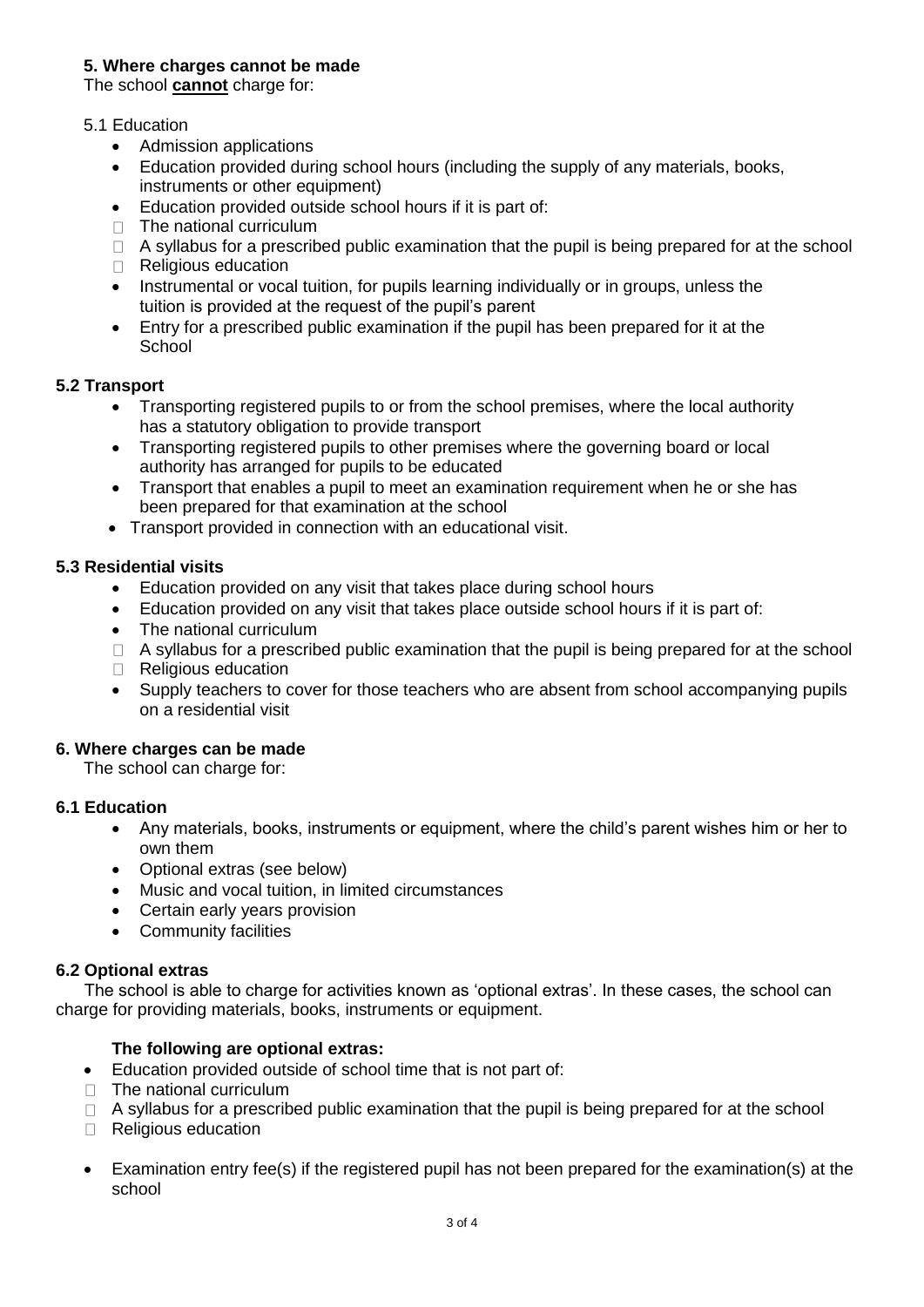- Transport (other than transport that is required to take the pupil to school or to other
- premises where the local authority/governing board has arranged for the pupil to be
- provided with education)
- Board and lodging for a pupil on a residential visit
- Extended day services offered to pupils (such as breakfast clubs, after-school clubs, tea and supervised homework sessions)

When calculating the cost of optional extras, an amount may be included in relation to:

- Any materials, books, instruments or equipment provided in connection with the optional extra
- The cost of buildings and accommodation
- Non-teaching staff
- Teaching staff engaged under contracts for services purely to provide an optional extra (including supply teachers engaged specifically to provide the optional extra)
- The cost, or an appropriate proportion of the costs, for teaching staff employed to provide tuition in playing a musical instrument, or vocal tuition, where the tuition is an optional extra

Any charge made in respect of individual pupils will not be greater than the actual cost of providing the optional extra activity, divided equally by the number of pupils participating.

Any charge will not include an element of subsidy for any other pupils who wish to take part in the activity but whose parents are unwilling or unable to pay the full charge.

In cases where a small proportion of the activity takes place during school hours, the charge cannot include the cost of alternative provision for those pupils who do not wish to participate.

Parental agreement is necessary for the provision of an optional extra which is to be charged for.

#### **6.3 Music tuition**

The school can charge for vocal or instrumental tuition provided either individually or to groups of pupils, provided that the tuition is provided at the request of the pupil's parent.

Charges may not exceed the cost of the provision, including the cost of the staff giving the tuition.

Charges cannot be made:

- If the teaching is an essential part of the national curriculum
- If the teaching is provided under the first access to the Key Stage 2 instrumental and vocal tuition programme
- For a pupil who is looked after by a local authority

## **6.4 Residential visits**

We can charge for board and lodging on residential visits, but the charge must not exceed the actual cost.

## **7. Voluntary contributions**

As an exception to the requirements set out in section 5 of this policy, the school is able to ask for voluntary contributions from parents to fund activities during school hours which would not otherwise be possible, such as school visits.

There is no obligation for parents to make any contribution, and no child will be excluded from an activity if their parents are unwilling or unable to pay. However, if the school is unable to raise enough funds for an activity or visit then it will be cancelled.

There will be no levy on those who can pay to support those who can't. Support for cases of hardship will come through voluntary contributions and fund raising. As much notice as possible will be given to parents of the activity and the charge for it.

## **8. Activities the school charges for**

The school will charge for the following activities:

• Breakfast Club